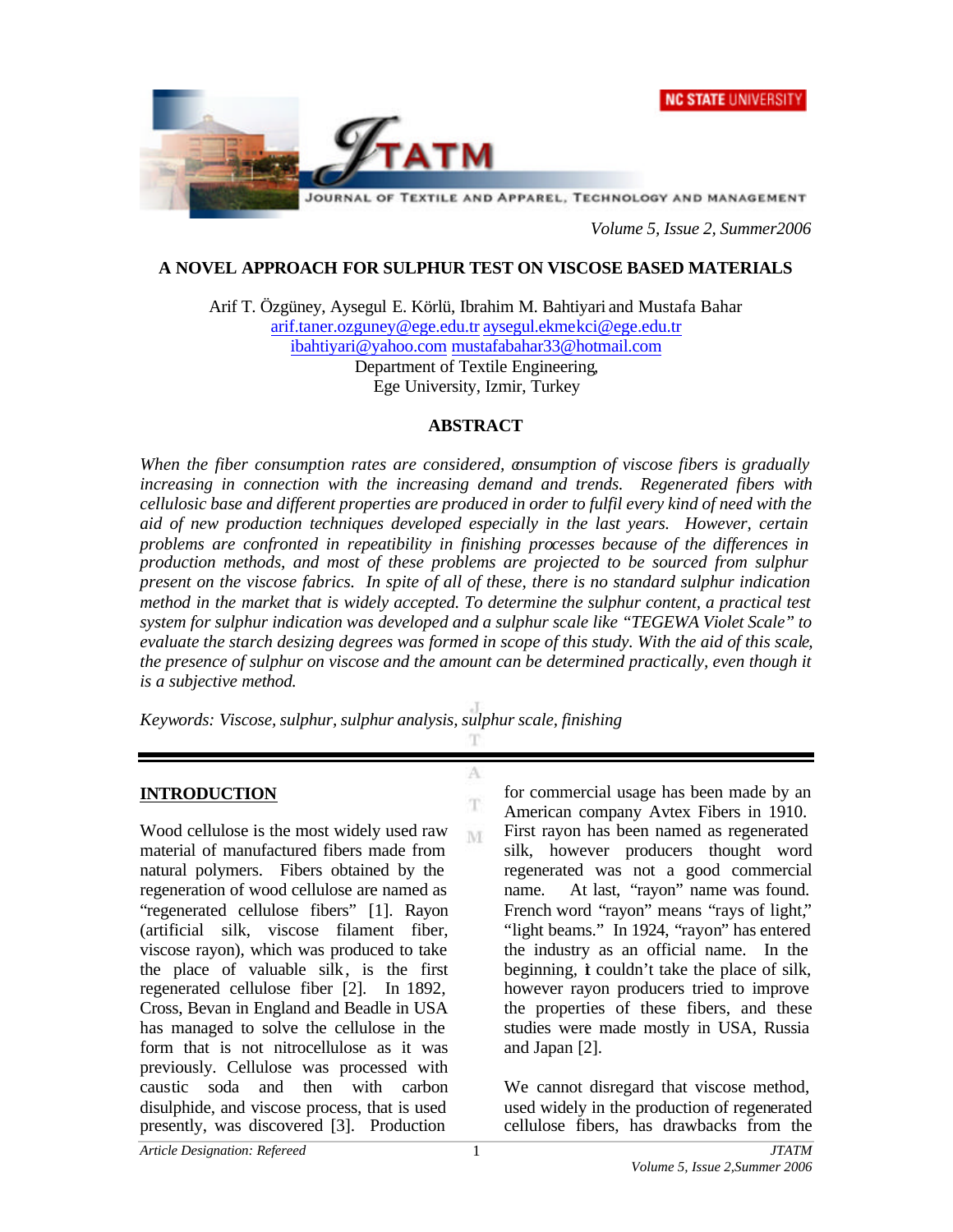viewpoint of ecology because of the emissions of  $CS_2$  and H<sub>2</sub>S. With the aim to solve this problem;

- a) technological improvements
- b) researches to develop new resolvents and new methods are intensively made.

As a result of research, Lyocell fibers are produced by dissolving the cellulose raw material in the solvent N-methylmorpholine –N-oxide (NMMO), which can be completely reclaimed after the process. Thus Lyocell fibers have a more ecological production method in comparison to the other regenerated cellulosic fibers [4]. However, viscose fibers cannot be neglected both from the viewpoint of costs and the effects they provide.

Because viscose fibers are regenerated fibers, a sub group of man-made fibers, they are naturally clean. So their pretreatment processes are not complex. However according to their origin, properties and the end use of viscose fibers, pretreatment processes can change. Unlike other regenerated cellulose fibers, macromolecular structure is very susceptible to the treatment processes [5]. Therefore any change during treatment processes can have directly effect on the fiber's physical and chemical properties. Sulphur residues may be present on some viscose fabrics as a result of the fiber production methods. During the spinning of viscose fibers  $CS_2$  is used and after spinning in some cases sulphur residues can remain and these sulphur residues can cause problems such as color effeciency of prints done with reactive dyestuff, repeatability of the print, penetration to the back, uniformity

of printing in treatment of viscose fibers [10, 11].

## **EXPERIMENTAL**

A practical method (lead acetate method) for determination of sulphur content was detected from the several identification tests such as barium chloride, iodine solution, potassium permanganate and lead acetate. Among these methods, it was decided to use lead acetate method, and owing to the this method after a standardization and optimization, a sulphur scale was developed. [6,7]. During these studies, 17 different 100 % viscose woven fabrics in different structures and sulphur residues were used but especially the plain woven fabric having 98  $g/m^2$  weight was used for standardization of lead acetate method and for improving a sulphur scale.

During this test,  $H_2S$  was released from these elemental sulphur and sulphur salts existed in viscose fabrics by treatment with strong acid "HCl". It is a highly poisonous gas with a smell of rotten eggs. This gas dissolves in water forming a very weak acidic solution, from which salts known as sulphides (such as  $Na<sub>2</sub>S$ , CaS) may be derived. In turn, many metals react directly with sulphur to form metal sulphides. The sulphides of heavy metals are all insoluble in water. Those of the Group IA and IIA are however soluble in water. The sulphides of lead, copper, and silver are black. Solutions of lead, silver or copper salts yield black precipitates when exposed to hydrogen sulphide [8].

### $Pb(CH_3COO)_2 + H_2S$ ?  $PbS + CH_3COOH$  [9]

All the chemicals used to standardize the sulphur analysis method and to obtain good repeatibility have analytic purity.

J

T.

A

T

M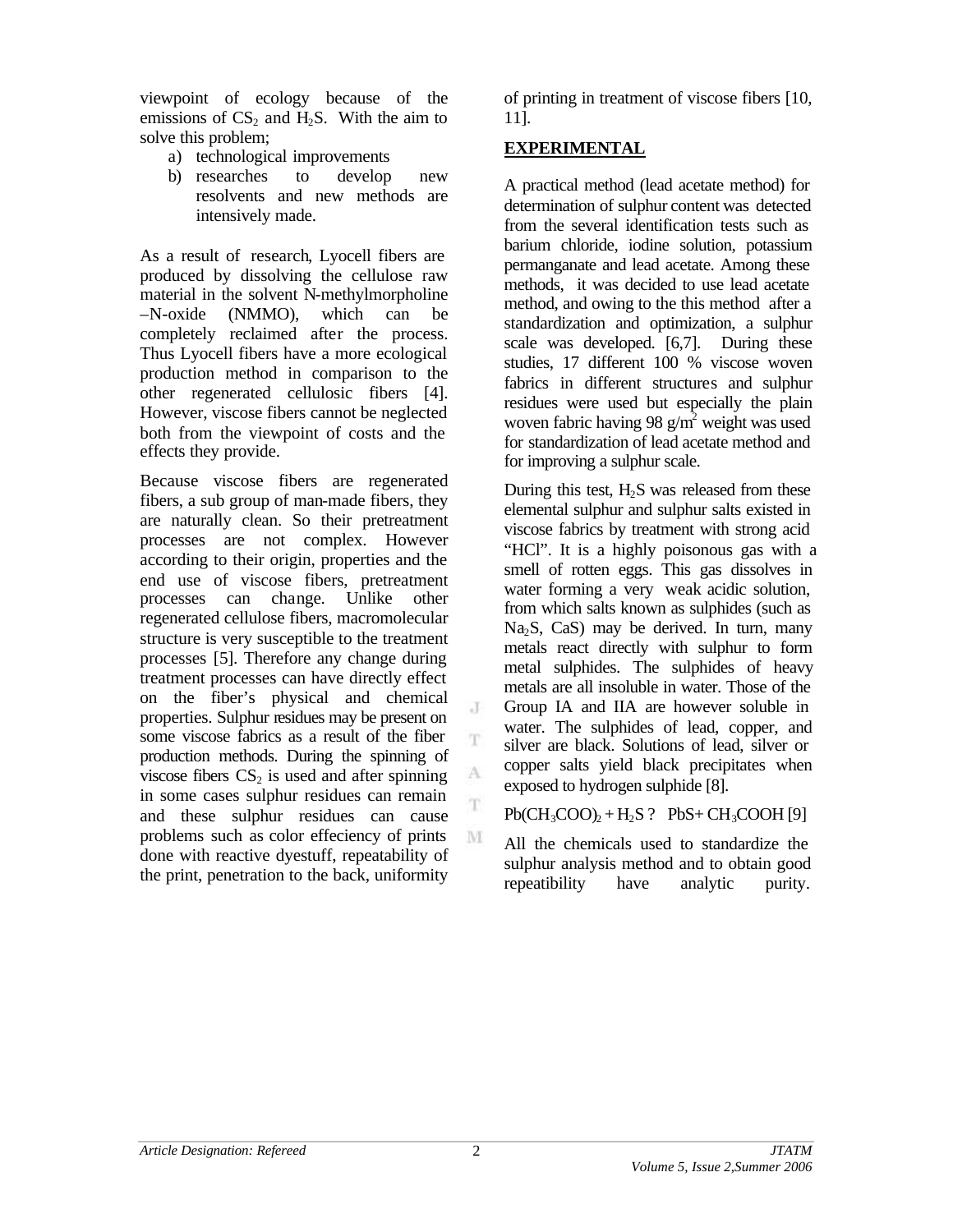## **TABLE I.**

**Chemicals and laboratory equipments used in the sulphur analysis method and their purity**

| Lead acetate<br>[(CH <sub>3</sub> COO) <sub>2</sub> Pb.<br>3H <sub>2</sub> O | powder, (Merck)                      |
|------------------------------------------------------------------------------|--------------------------------------|
| $Zinc$ $(Zn)$                                                                | powder (Merck)                       |
| Hydrochloric acid                                                            | % 37 (Merck)                         |
| Sodium sulphide                                                              | powder (Merck)                       |
| Sodium sulphate                                                              | powder (Merck)                       |
| Sodium disulfide                                                             | powder (Merck)                       |
| Sodium dithionate                                                            | powder (Merck)                       |
| Sodium thiosulphate                                                          | powder (Merck)                       |
| Filter paper                                                                 | 391 Grade, 80 g/m2 (Filtrak)         |
| <b>Beaker</b>                                                                | $100 \mathrm{m}$                     |
| Erlenmeyer flask                                                             | 100 ml (diameter of mouth $= 20$ mm) |

J

T.

A T.

M

Processes realized for the determination of sulphur on the viscose material are divided into two parts. In order to control the precision of lead acetate method and to find out relationship between the amount of sulphur on the material and the results, solutions of 1 g/lt from different sulphur compounds (sodium sulphide, sodium sulphate, sodium disulfide, sodium dithionate, sodium thiosulphate) were prepared. Then 10 different sulphur solutions of 1, 3, 5, 8, 10, 15, 20, 25, 30, 35 ml were taken from these solutions that are 1/100 diluted. After that, these solutions put into erlenmeyer flask and the volume is completed to 35 ml with water. Then, zinc powder, HCL (26%) of 5 ml were added respectively and erlenmayer flask was dwelled for 15 minutes after it was closed with a filter paper impregnated with lead acetate. Meanwhile zinc powder reacts with acid and as a result hydrogen gas and zinc chlorite, which is capable to solve viscose in acidic pH [12]. So the reaction of the sulphur residue found in the fiber with HCl and also the formation of  $H_2S$  was provided easily.

$$
Zn_{(s)} + 2HCl_{(aq)} ? \quad ZnCl_{2(aq)} + H_{2(g)} \quad [13]
$$

In the second part of the study, method was standardized and trials were realized with the viscose material. Also, sulphur analysis made on the viscose material was tested with the aid of sulphur determination on the CHNS elemental analysis device. As it was in the first part of the study, here also it was observed that color of the filter paper impregnated with lead acetate deepened as the amount of sulphur on the viscose material increased, and thus sulphur scale was developed in this way.

Afterwards, measurements with CHNS – 932 (LECO) Elemental Analysis Device were made to determine the sulphur content on the viscose fabrics used for the standards and to test the precision of the scale.

# **RESULTS AND DISCUSSION**

## **Data obtained by testing compounds containing sulphur with lead acetate method**

The principle of the method is to detect  $H_2S$ (hydrogen sulphide) gas released from the material so, the method avails when  $H<sub>2</sub>S$  gas is formed otherwise no color change is observed on the filter paper. The sulphate forms of sulphur could not be measured, since  $H<sub>2</sub>S$  (hydrogen sulfide) gas is formed very little to be observed or not formed at all. It was established that for the compounds giving color, color of the filter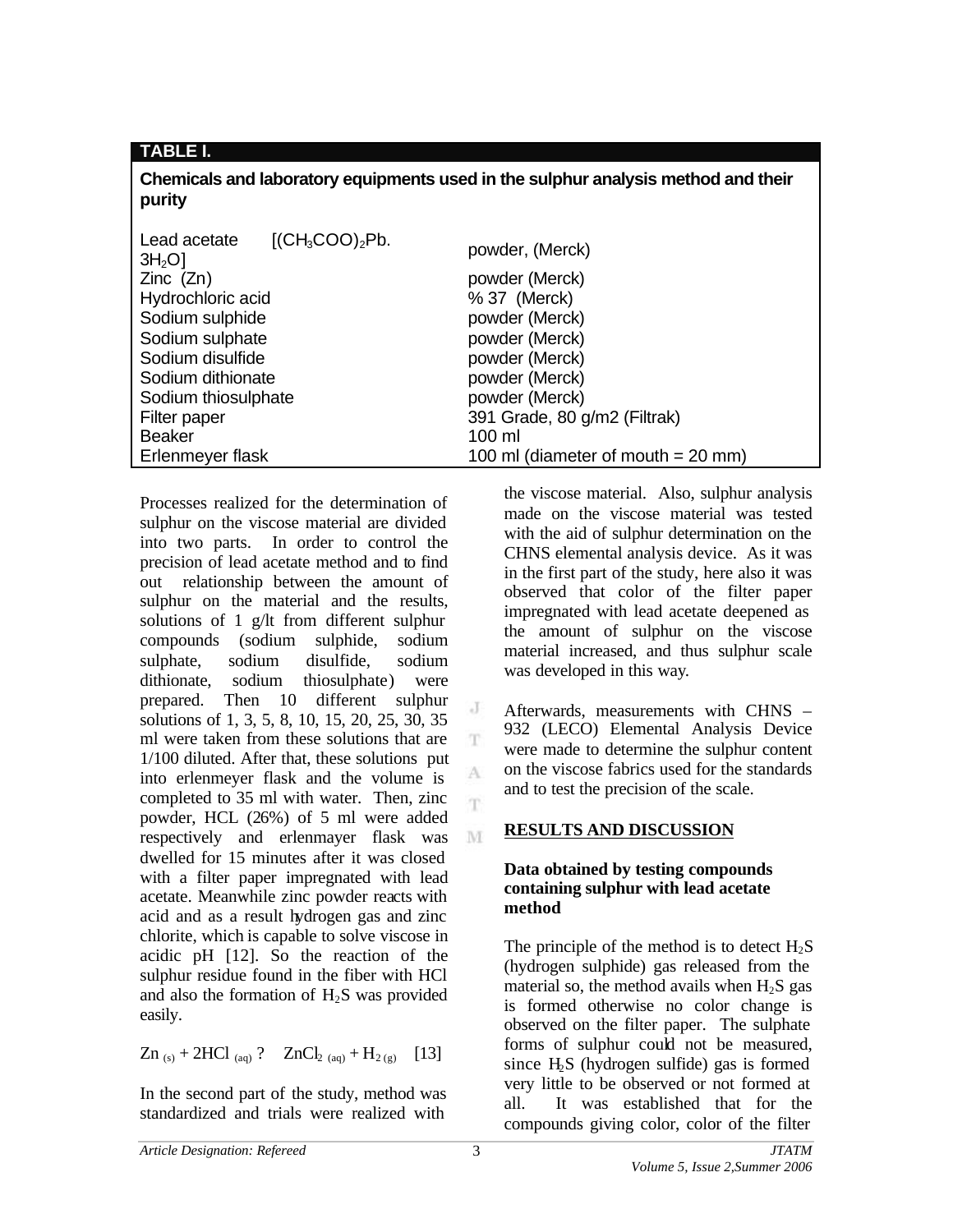paper deepens as the concentration of the compound increases. With the aim to observe the increase of K/S value of the color in line with the sulphur concentrationaccording to Kubelka Munk Theory-, Sodium thiosulphate solution was diluted 1% and 0.5 ml, 1 ml, 3 ml, 5 ml, 7ml, 10 ml, 13 ml, 15 ml, 20 ml were taken from the

solution and water was added to those solutions until to the final volume of 25 ml, and filter papers were colored with the aid of sulphur analysis method mentioned above. Color efficiencies (K/S) of the colored filter paper were calculated, and following graphic is formed by examining the correlation between the sulphur amounts.



*Fig. 1. The relationship between the color deepness of filter paper and the sulphur content of the solution.*

J T

A 'n

M

 $R<sup>2</sup>$  values are high so the equation on the figure 1 characterizes the color efficiencies of the samples. Approximately 97% of values obtained from the samples provide a polynominal tendency.

#### **Standardization of lead acetate method and sulphur scale**

In contrast to the common belief that sulphur residues were removed during the viscose process, sulphur residues are still found in viscose fibers. For example, among the 17

different viscose fabrics, investigated in this study, 12 fabrics have sulphur residues in different amounts (Table II). Measuring the amount of the sulphur residues accurately, rapidly and in a repeatable way is yet another problem. In order to solve these problems, firstly a qualitative method was standardized and then a new sulphur scale (Figure 2) was developed with the aid of this novel method. During the experiments, sulphur scale grades (SSG) were determined by this method and scale.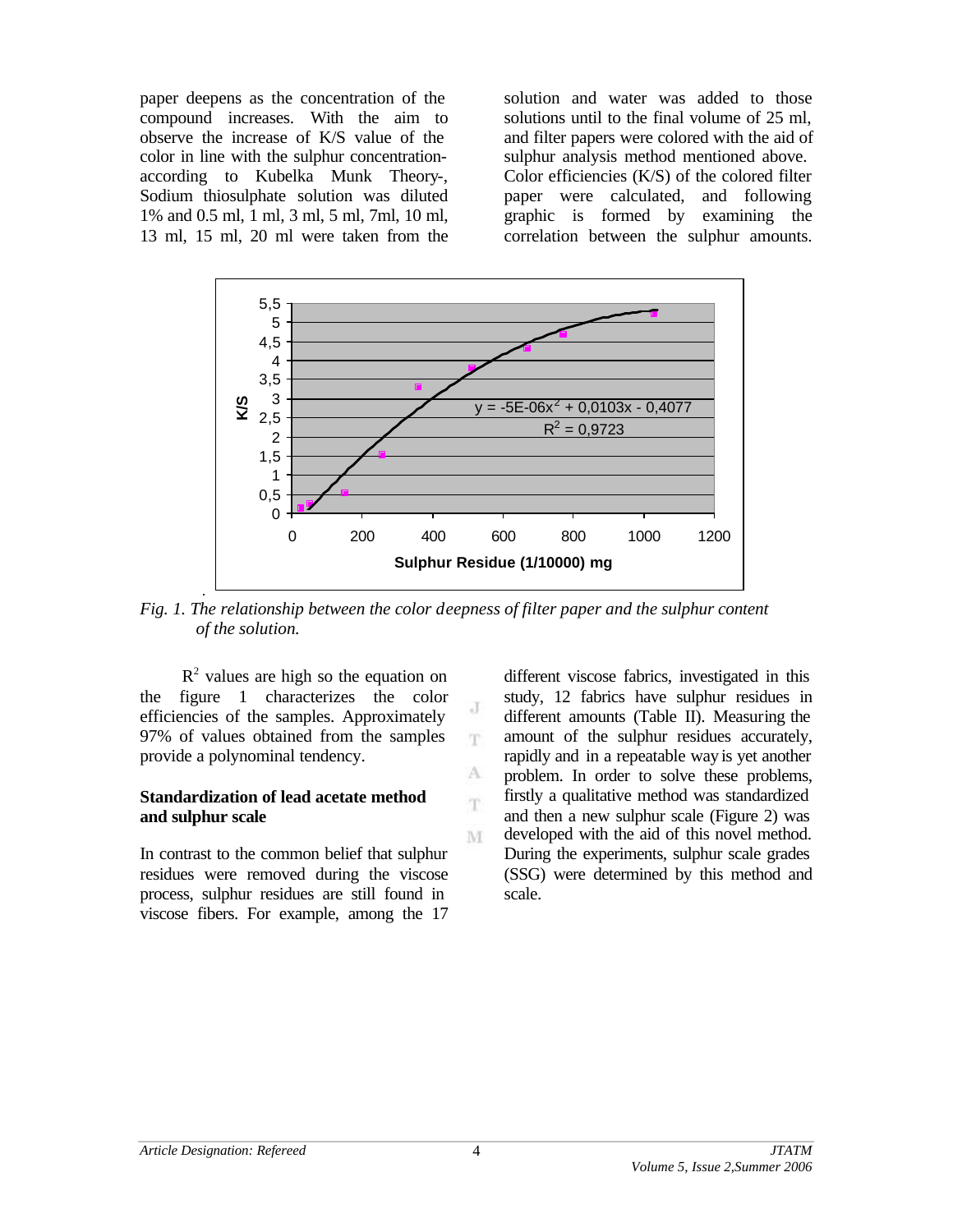| <b>TABLE II.</b><br>Viscose fabrics used in the study and the sulphur residues found on the fabrics |              |                  |                                 |                 |                 |                 |  |  |  |
|-----------------------------------------------------------------------------------------------------|--------------|------------------|---------------------------------|-----------------|-----------------|-----------------|--|--|--|
|                                                                                                     |              |                  |                                 |                 |                 |                 |  |  |  |
| type                                                                                                | (Brightness) | $(g/m^2)$        | <b>Warp</b>                     | <b>Weft</b>     | Ends/cm         | Picks/<br>cm    |  |  |  |
| Plain                                                                                               | 63.26        | 108              | 40.26                           | 40.76           | $\overline{23}$ | $\overline{26}$ |  |  |  |
| Twill 3/1                                                                                           | 70.11        | $\overline{203}$ | 53.68                           | 27.77           | 61              | $\overline{25}$ |  |  |  |
| Plain                                                                                               | 62.43        | 124              | 37.57                           | 41.66           | $\overline{30}$ | $\overline{26}$ |  |  |  |
| Plain                                                                                               | 75.01        | 169              | 27.18                           | 28.22           | 29              | $\overline{24}$ |  |  |  |
| Plain                                                                                               | 65.69        | 173              | 29.23                           | 29,54           | $\overline{29}$ | $\overline{25}$ |  |  |  |
| Plain                                                                                               | 77.29        | 164              | <b>Ne</b><br>27.33              | 29.35           | $\overline{28}$ | $\overline{24}$ |  |  |  |
| Plain                                                                                               | 76,63        | 116              | 45                              | 25              | 35              | 28              |  |  |  |
| Plain                                                                                               | 69,07        | 98               | 47                              | 26              | 39              | $\overline{24}$ |  |  |  |
| Javanaise                                                                                           | 64,51        | 98               | $\overline{41}$                 | $\overline{24}$ | $\overline{38}$ | $\overline{23}$ |  |  |  |
| Georgette                                                                                           | 54,01        | 83               | 39 <sup>1</sup><br>T            | 37              | $\overline{32}$ | $\overline{25}$ |  |  |  |
| Plain                                                                                               | 72,6         | 106,4            | $\overline{28}_\mathbb{A}$      | 28              | 35              | $\overline{27}$ |  |  |  |
| Plain                                                                                               | 61,1         | 155              | $\overline{38}$<br>$\mathbf{M}$ | $\overline{38}$ | $\overline{44}$ | $\overline{27}$ |  |  |  |
| Marocain                                                                                            | 70,94        | 160              | 44                              | 19              | $\overline{40}$ | $\overline{21}$ |  |  |  |
| Satin                                                                                               | 67,99        | 191,5            | 57                              | $\overline{29}$ | 65              | $\overline{26}$ |  |  |  |
| Georgette                                                                                           | 62,83        | 85               | 44                              | $\overline{38}$ | $\overline{33}$ | $\overline{24}$ |  |  |  |
| Georgette                                                                                           | 57,6         | $\overline{73}$  | 48                              | 45              | $\overline{36}$ | $\overline{26}$ |  |  |  |
| Marocain                                                                                            | 61,86        | 131              | 40                              | 14              | 42              | 18              |  |  |  |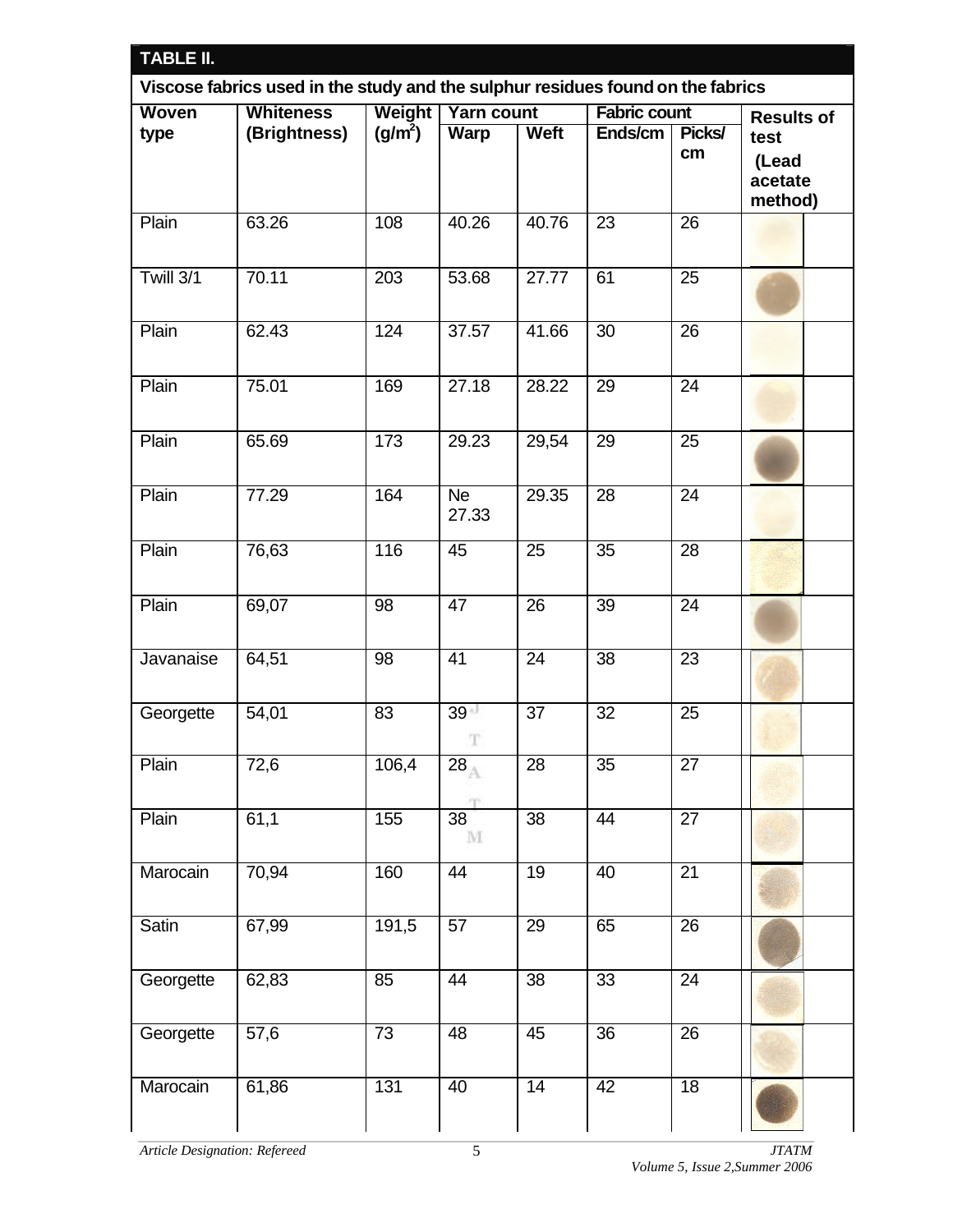# **TABLE III.**

## **Step by step standardized sulphur analysis method**

- Take a 0.5 g of sample
- Fill one 100 ml beaker with 20 ml hot water and then put the sample into it
- Add 0.3 g zinc powder into the beaker, mix it and wait for a minute
- Take the sample from the beaker and put it into 100 ml erlenmayer flask
- Pour 13 ml HCl (32%) into the erlenmayer flask
- Afterwards, cover the erlenmayer flask with filter paper impregnated with a lead acetate solution (25%) (In order to determine the sulphur amount in the sample precisely, erlenmayer flask has to be covered with the filter paper immediately)
- After 13 minutes, remove the filter paper and cover it with a film
- Match the color on filter paper with the standardized SSG

In order to improve the sulphur scale, plain woven fabric having 98  $g/m^2$  weight was treated with different pretreatment processes such as reductive washing, causticizing and bleaching and their combinations with each other(s). After these pretreatment processes, sulphur tests were managed with the use of lead acetate method and the results obtained from the lead acetate method were then checked with Elemental analysis equipment (table IV).

| <b>TABLE IV.</b><br>Measurement results obtained on the CHNS-932 (LECO) elemental analysis<br>device. |       |       |       |       |       |  |  |  |  |
|-------------------------------------------------------------------------------------------------------|-------|-------|-------|-------|-------|--|--|--|--|
|                                                                                                       |       |       |       |       |       |  |  |  |  |
|                                                                                                       |       |       |       |       |       |  |  |  |  |
| % C                                                                                                   | 40,92 | 40,83 | 40,69 | 40,42 | 42,52 |  |  |  |  |
| % H                                                                                                   | 6,79  | 7,79  | 6,99  | 6,49  | 8,23  |  |  |  |  |
| $%$ N                                                                                                 | 0,057 | 0,083 | 0,03  | 0,036 | 0,13  |  |  |  |  |
| %S                                                                                                    | 0,016 | 0,018 | 0,027 | 0,038 | 0,064 |  |  |  |  |

When it was determined that results of elemental analysis and standardized lead acetate method are parallel to each other and color darkness of the filter paper increases in line with the amount of sulphur,  $L^*$  a<sup>\*</sup> b<sup>\*</sup>

values of colors on the filter papers were determined with the aid of XRITE SP 78 Model Spectralphotometer, and scale was formed as it is shown in Table V by using these values and Adobe Photoshop 5.5.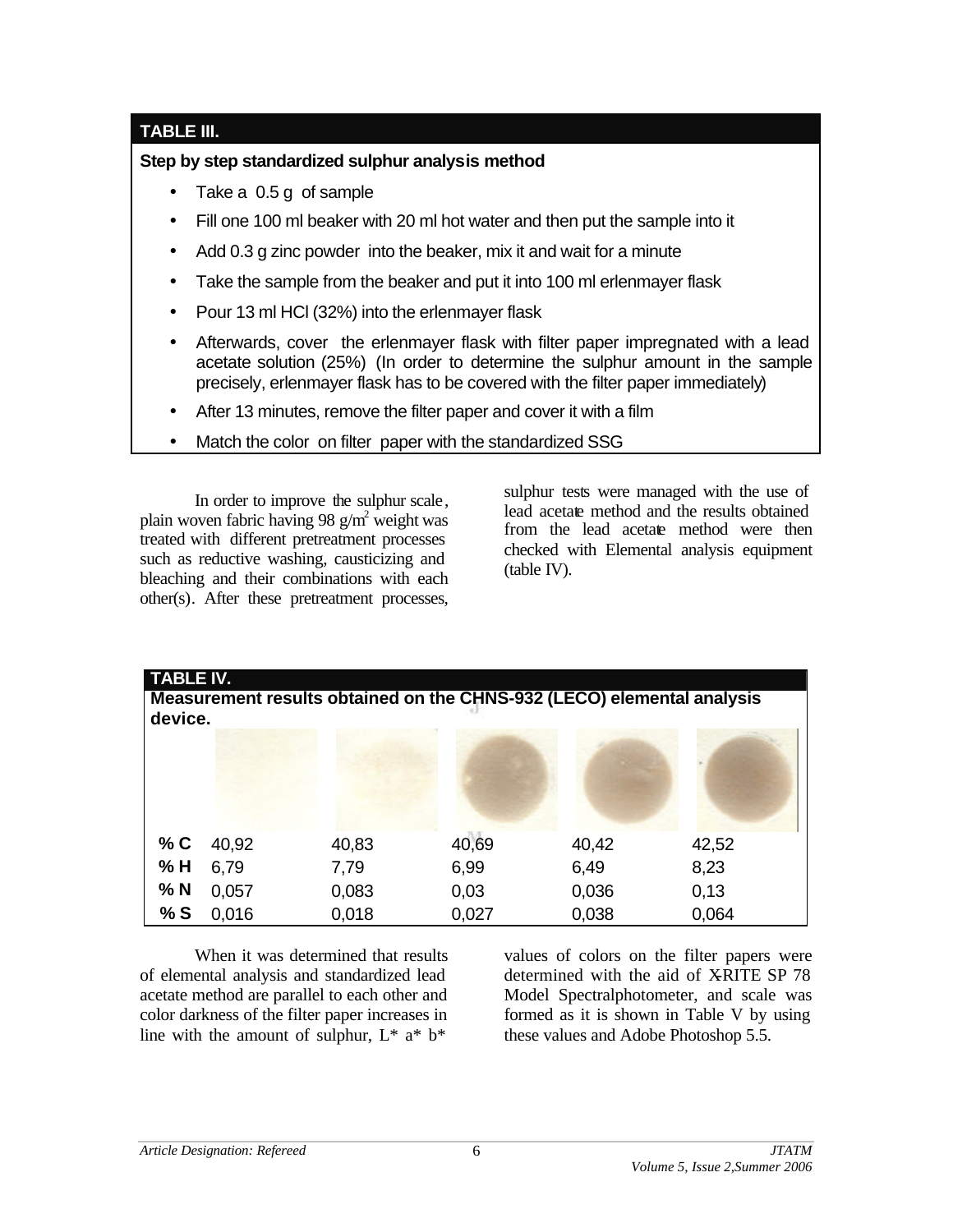|              | <b>TABLE V.</b>                          |       |              |                 |                 |    |                 |                         |   |
|--------------|------------------------------------------|-------|--------------|-----------------|-----------------|----|-----------------|-------------------------|---|
|              | Color values of the sulphur scale grades |       |              |                 |                 |    |                 |                         |   |
|              | <b>Color</b><br><b>Value</b>             | $L^*$ | $a^*$        | $b^*$           | C               | M  | Υ               | K                       |   |
|              | <i><b>*S.S.G.1</b></i>                   | 93    | $-1$         | 3 <sup>7</sup>  | 10 <sup>°</sup> | 5  | 10 <sup>°</sup> | 0                       |   |
|              | <b>S.S.G. 2</b>                          | 84    | $\mathbf{1}$ | 10 <sup>°</sup> | 17              | 16 | 24              | 1                       |   |
|              | <b>S.S.G. 3</b>                          | 71    | 6            | 13 <sup>7</sup> | 25              | 31 | 36              | 5                       |   |
|              | <b>S.S.G. 4</b>                          | 61    | 5            | 9               | 35              | 36 | 40              | 11                      |   |
|              | <b>S.S.G. 5</b>                          | 55    | 6            | 8               | 39              | 42 | 43              | 18                      |   |
|              |                                          |       |              |                 |                 |    |                 |                         |   |
|              |                                          |       |              |                 |                 |    |                 |                         |   |
|              |                                          |       |              |                 |                 |    |                 |                         |   |
|              |                                          |       |              |                 |                 |    |                 |                         |   |
| $\mathbf{1}$ | $\overline{2}$                           |       |              | 3               |                 |    |                 | $\overline{\mathbf{4}}$ | 5 |
|              |                                          |       |              |                 |                 |    |                 |                         |   |
|              | Sulphur content on the fabric increases  |       |              |                 |                 |    |                 |                         |   |



J T.

A

M

With the use of these properties, the hydrogen sulphide released from viscose fabric was detected with filter paper impregnated with lead acetate, then the color of filter paper was hydrogen sulphur gas matched with Standard Sulphur Scale.

## **CONCLUSION**

Sulphur residues may be present on some viscose fabrics as a result of the fiber production methods. To determine the sulphur content, a practical test method which is developed by the authors, can be easily used in every plant like "TEGEWA Violet Scale" to evaluate the starch desizing degrees[14 ].

Various sulphur analysis methods were investigated and tested with the aim to determine the sulphur amount on viscose. Among these methods, lead acetate method, which is a subjective evaluation, is found to be the most appropriate one with regard to the practical working conditions in plants. As a result of the trials made, it was found that method is effective as long as hydrogen sulphur gas is released, and no color is observed in compounds containing sulphate, since

formation of free sulphur is very little or none. But the repeatibility of this method was not good, since substance amounts used in the method (weight of the test sample, amount of zinc powder used, acid concentration and amount, water amount), processing times (dwelling time of the filter paper impregnated with lead acetate, for example wetting time) and the properties of the glass material used were not specified. In order to provide repeatibility and to obtain a homogeneous color on the filter paper, parameters expressed above were standardized and the method was reformed. Then, with the help of reformed standart method shown in table III, a scale named "sulphur scale" was developed and finally a more practical and universal technique for evaluation of the sulphur residues found in fibers was rectified.

# **ACKNOWLEDGEMENT**

This work was supported by The Scientific and Technical Research Council of Turkey Textile Research Center.